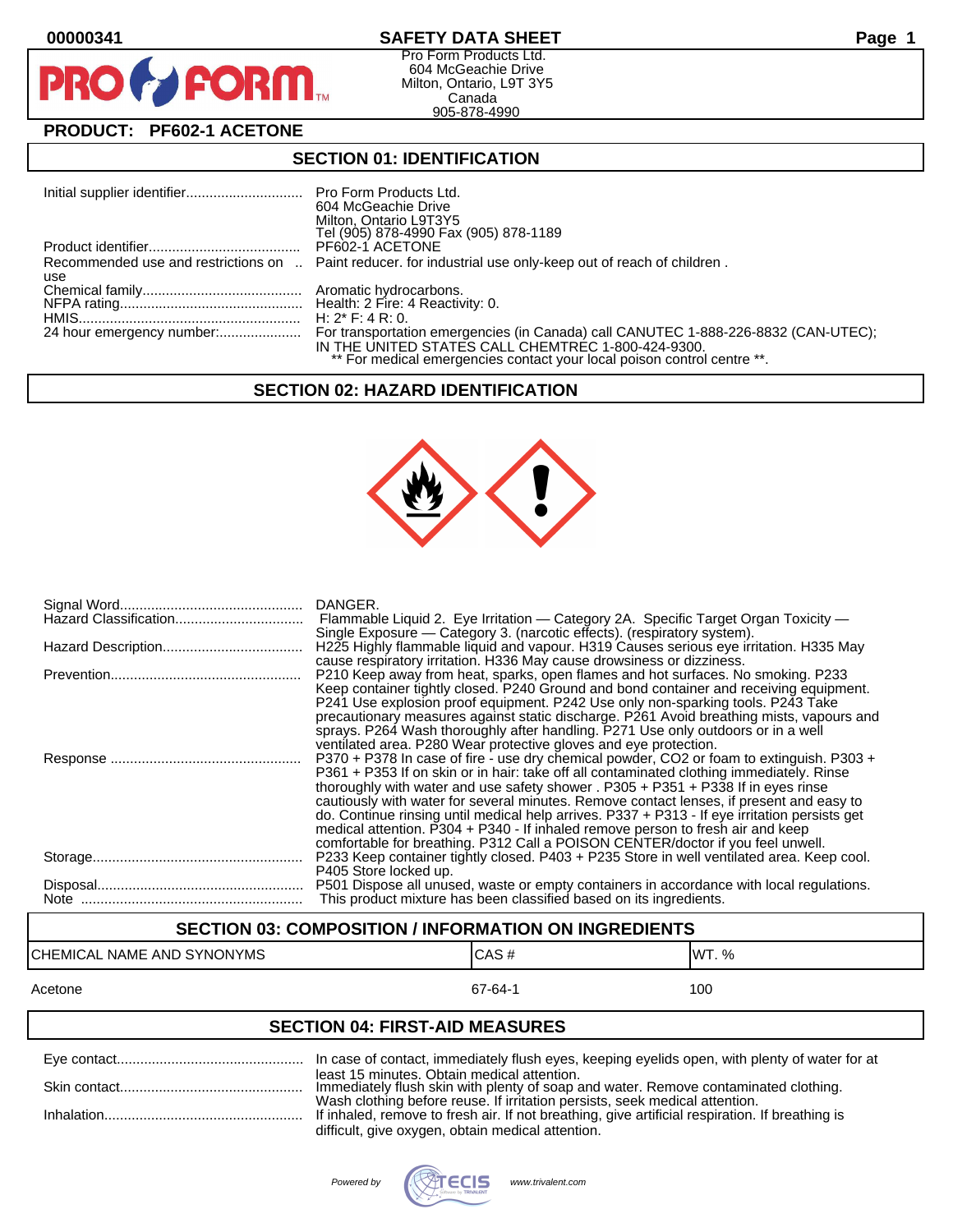#### Ingestion.................................................... If swallowed, rinse mouth and give a glass of water. Do not induce vomiting as there is danger of pulmonary aspiration. Never give anything by mouth to an unconscious person or who has convulsions. See a doctor. If spontaneous vomiting occurs have victim lean forward with head down to prevent aspiration of fluid into the lŭngs. Never give anything by mouth to an unconscious person. Most important symptoms and effects, ..... Acetone is a serious eye irritant that can cause reversible damage to the cornea. It is whether acute or delayed slightly irritating to the skin. Symptoms may include stinging, tearing, redness, swelling, and blurred vision. High vapour concentrations may be irritating to the respiratory tract. Vapors have a narcotic effect and may cause headache, fatigue, dizziness and nausea. Following repeated or prolonged contact, this product has a degreasing effect on the skin. It can cause redness, flaking and cracking. Immediate medical attention and special . In case of shortness of breath give oxygen. Keep victim warm. Keep victim under<br>treatment needed, if necessary observation. Symptoms may be delayed. treatment needed, if necessary observation. Symptoms may be delayed. Treat victims symptomatically. The main hazard from ingestion is aspiration of the liquid into the lungs producing chemical pneumonitis. In the event of an incident involving this product ensure that medical authorities are provided a copy of this safety data sheet.

## **SECTION 05: FIRE-FIGHTING MEASURES**

**SECTION 04: FIRST-AID MEASURES**

| Suitable and unsuitable extinguishing<br>media                                                                     | "Alcohol" foam, CO2, dry chemical. In cases of larger fires, water spray should be used.                                                                                                                                                                                                                                                                                              |
|--------------------------------------------------------------------------------------------------------------------|---------------------------------------------------------------------------------------------------------------------------------------------------------------------------------------------------------------------------------------------------------------------------------------------------------------------------------------------------------------------------------------|
| Special protective equipment and<br>precautions for fire-fighters                                                  | Firefighter should be equipped with self-contained breathing apparatus and full protective<br>clothing to protect against potentially toxic and irritating fumes. Cool fire-exposed<br>containers with cold water spray. Heat will cause pressure buildup and may cause<br>explosive rupture. Keep run-off water from entering sewers and other waterways. Dike for<br>water control. |
| Unusual fire / explosion hazards                                                                                   | Extremely flammable. Vapours may be heavier than air. May travel long distances along<br>the ground before igniting and flashing back to vapour source.                                                                                                                                                                                                                               |
| Specific hazards arising from the<br>hazardous product, such as the nature of<br>any hazardous combustion products | Oxides of carbon (CO, CO2).                                                                                                                                                                                                                                                                                                                                                           |

## **SECTION 06: ACCIDENTAL RELEASE MEASURES**

| Methods and materials for containment<br>and cleaning up |                                                                                                                                                                                                                                                                                                                                                                     |
|----------------------------------------------------------|---------------------------------------------------------------------------------------------------------------------------------------------------------------------------------------------------------------------------------------------------------------------------------------------------------------------------------------------------------------------|
|                                                          | Ventilate. Eliminate all sources of ignition. Avoid all personal contact. Evacuate all non-essential personnel. Contain the spill. Prevent runoff into drains, sewers, and other<br>waterways. Absorb with earth, sand, or another dry inert material. Spilled material and                                                                                         |
| Personal precautions, protective                         | water rinses are classified as chemical waste, and must be disposed of in accordance with<br>current local, provincial, state, and federal regulations.<br>Isolate area and keep unauthorized people away. Do not walk through spilled material.                                                                                                                    |
| equipment and emergency procedures                       | Wear recommended protective equipment. Ventilate. Open windows and doors to allow<br>air circulation. Dike area to prevent spreading. The use of absorbent socks or spill pillows<br>may be required. Stop leak if safe to do so. Prevent runoff into drains, sewers, and other<br>waterways. Use non-sparking tools and equipment to pick up the spilled material. |

#### **SECTION 07: HANDLING AND STORAGE**

Precautions for safe handling.................... Keep away from heat, sparks, and open flame. Avoid all skin contact and ventilate adequately, otherwise wear an appropriate breathing apparatus. Avoid breathing vapours or mist. Always adopt precautionary measures against build-up of static which may arise from appliances, handling and the containers in which product is packed. Ground handling equipment. Handle and open container with care. Employees should wash hands and face before eating or drinking. Conditions for safe storage, including any Store away from all sources of heat and ignition. Keep container closed when not in use. Store away from oxidizing and reducing materials. Store away from sunlight.

# **SECTION 08: EXPOSURE CONTROLS / PERSONAL PROTECTION**

| <b>I</b> INGREDIENTS                                                                                                    | <b>TWA</b>  | <b>ACGIH TLV</b><br>STEL | OSHA PEL<br><b>IPEL</b> | STEL            | <b>NIOSH</b><br><b>IREL</b> |
|-------------------------------------------------------------------------------------------------------------------------|-------------|--------------------------|-------------------------|-----------------|-----------------------------|
| Acetone                                                                                                                 | 250 ppm TLV | 500 ppm                  | $1,000$ ppm             | Not established | 250 ppm                     |
| Provide natural or mechanical ventilation to control exposure levels below airborne<br>Appropriate engineering controls |             |                          |                         |                 |                             |

exposure limits. Local mechanical exhaust ventilation should be used at sources of air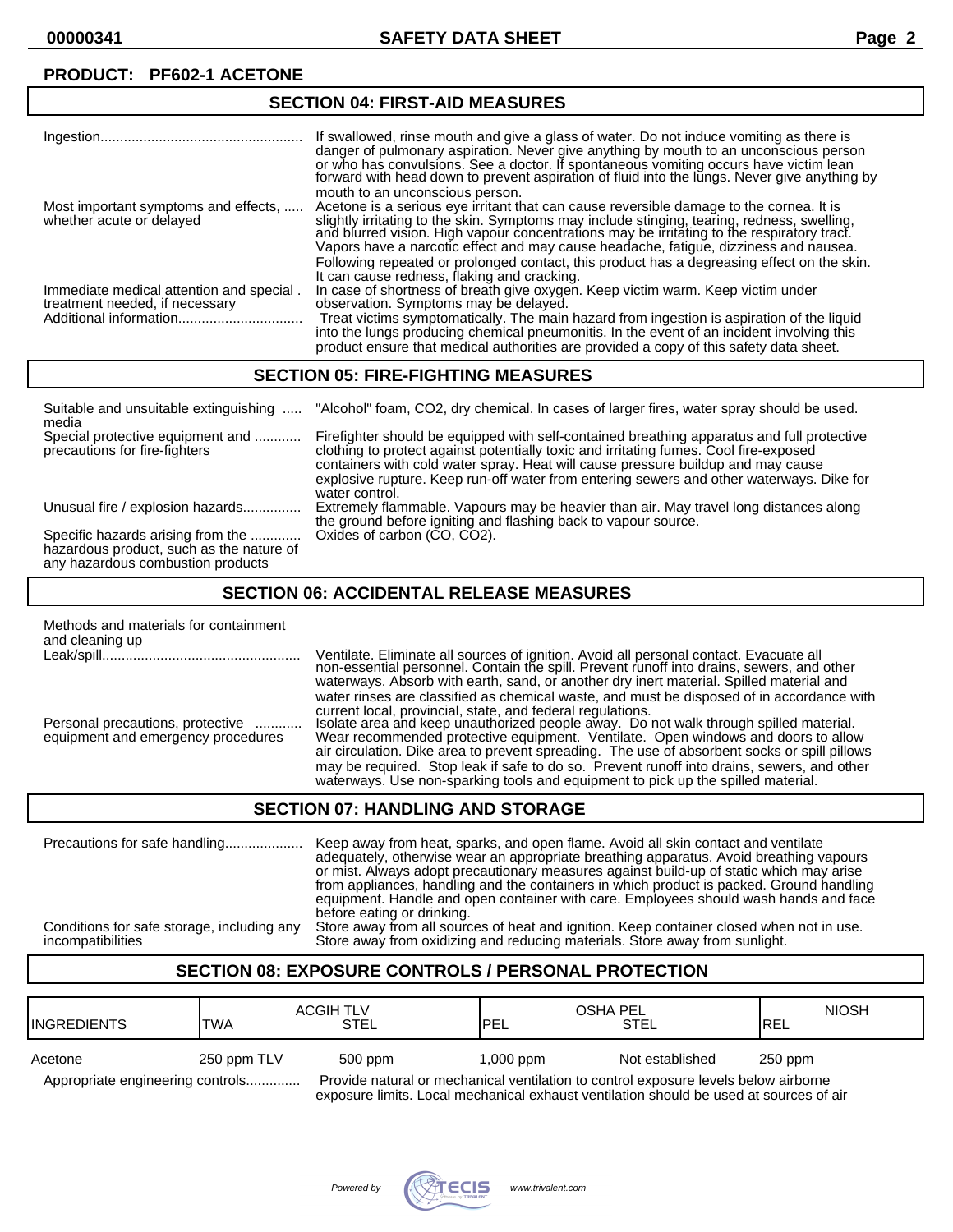# **SECTION 08: EXPOSURE CONTROLS / PERSONAL PROTECTION**

| Appropriate engineering controls | contamination, such as open process equipment, or during purging operations, to capture<br>gases and fumes that may be emitted. Standard reference sources regarding industrial<br>ventilation (ie. ACGIH industrial ventilation) should be consulted for guidance about<br>adequate ventilation. . Explosion-proof exhaust ventilation. |
|----------------------------------|------------------------------------------------------------------------------------------------------------------------------------------------------------------------------------------------------------------------------------------------------------------------------------------------------------------------------------------|
|                                  | Local exhaust ventilation is recommended. An air-purifying particulate/organic vapour<br>cartridge respirator is required anytime inhalation of vapour above the exposure limit is<br>possible                                                                                                                                           |
|                                  | Wear eye protection if there is a risk of splashing. The selection of this equipment depends<br>on the nature of the work to be performed and, if applicable, the type of respirator used.                                                                                                                                               |
|                                  | Wear skin protection equipment. The selection of skin protection equipment depends on<br>the nature of the work to be performed. The following gloves are recommended :. Butyl<br>rubber gloves. Ethyl vinyl alcohol laminate (EVAL).                                                                                                    |
|                                  | Wear adequate protective clothes.                                                                                                                                                                                                                                                                                                        |
|                                  | Safety boots per local regulations.                                                                                                                                                                                                                                                                                                      |
|                                  | Emergency showers and eye wash stations should be available. Employees should wash<br>their hands and face before eating, drinking, or using tobacco products.                                                                                                                                                                           |

# **SECTION 09: PHYSICAL AND CHEMICAL PROPERTIES**

| Appearance/Physical state                      | Liquid.<br>Clear, colourless. |
|------------------------------------------------|-------------------------------|
|                                                | Pungent odour. Fruity odour.  |
|                                                | 50 ppm.                       |
|                                                | 7.                            |
| Melting / Freezing point (deg C)               | $-94$ °C (-137°F).            |
| Initial boiling point / boiling range (deg C). | $56^{\circ}$ C.               |
| Flash point (deg C), method                    | -18°C (0°F) Closed Cup.       |
|                                                | 11.6.                         |
| Flammability (solids and gases)                | Flammable liquid.             |
| Upper flammable limit (% vol)                  | 12.6.                         |
| Lower flammable limit (% vol)                  | 2.6.                          |
| Vapour pressure (mm Hg)                        | >181 mm Hg @ 20C.             |
| Vapour density (air=1)                         | 2.0.                          |
| Relative Density (Specific Gravity)            | 0.792.                        |
|                                                | 6.61. lbs/USG.                |
|                                                | In Water:. Complete.          |
| Coefficient of water\oil distribution          | Not available.                |
| Auto ignition temperature (deg C)              | 465°C (869°F).                |
| Decomposition temperature                      | Not available.                |
|                                                | Dynamic: 0.32 mPas @ 20C.     |
|                                                | 100.                          |
|                                                | Exempt.                       |
|                                                |                               |

# **SECTION 10: STABILITY AND REACTIVITY**

| Possibility of hazardous reactions<br>Conditions to avoid, including static | Product is stable; hazardous polymerization will not occur. Avoid heat, sparks and flames.<br>Stable at normal temperatures and pressures.<br>Hazardous polymerization will not occur.<br>Keep away from heat. Incompatible with strong oxidizers.                                                                                                                           |
|-----------------------------------------------------------------------------|------------------------------------------------------------------------------------------------------------------------------------------------------------------------------------------------------------------------------------------------------------------------------------------------------------------------------------------------------------------------------|
| discharge, shock or vibration<br>Incompătible materails                     | Acetone may ignite or react violently with strong oxidizing agents, such as chromic acid,<br>chromium trioxide, chromyl chloride, hot nitric acid, potassium permanganate (in an<br>alkaline medium), or peroxides. Strong acids. Strong bases. Strong oxidizers. Aldehydes.                                                                                                 |
|                                                                             | Ammonia. Peroxides. Reducing agents. Acetone reacts violently with chlorinated<br>hydrocarbons such as chloroform in the presence of a strong base. Acetone is not<br>corrosive to metals but degrades many plastics including nitrile rubber, polyvinyl chloride,<br>polyvinyl alcohol. Viton ®, and acrylic resins and cellulose derivatives for which acetone is<br>used. |
| Hazardous decomposition products                                            | By fire:. Oxides of carbon (CO,CO2). Dense black smoke. Thermal decomposition: carbon monoxide, carbon dioxide. The pyrolysis of acetone leads to the formation of ketene, a<br>highly reactive and unstable compound.                                                                                                                                                       |

# **SECTION 11: TOXICOLOGICAL INFORMATION**

| IINGREDIENTS | LC50                                                           | ILD50                |
|--------------|----------------------------------------------------------------|----------------------|
| Acetone      | 50,100 mg/m3 8 hours rat<br>inhalation                         | 5,800 mg/kg rat oral |
|              | ATE mix (oral): . 5800 mg/kg. ATE mix (dermal): . 15715 mg/kg. |                      |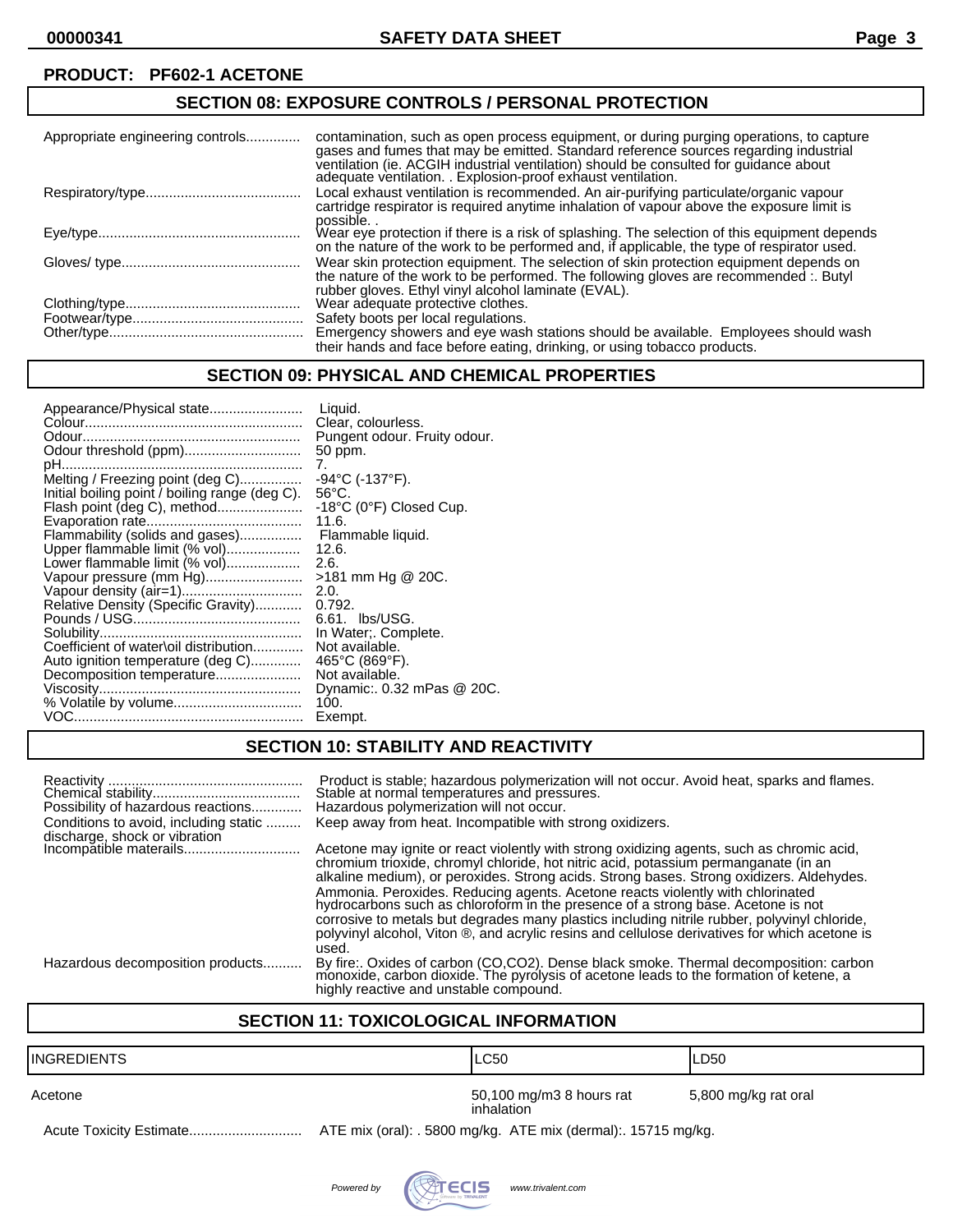# **SECTION 11: TOXICOLOGICAL INFORMATION**

| Symptoms related to the physical, chemical<br>and toxicological characteristics | Eye contact. Skin contact. Inhalation.                                                                                                                                                                                                                                                                                                                                            |
|---------------------------------------------------------------------------------|-----------------------------------------------------------------------------------------------------------------------------------------------------------------------------------------------------------------------------------------------------------------------------------------------------------------------------------------------------------------------------------|
| Effects of acute exposure                                                       | Excessive vapours may cause nasal and respiratory tract irritation. Inhalation of higher<br>concentration may result in central nervous system depression and unconsiousness.<br>Causes eye irritation. Can cause tearing, reddening and swelling. May cause temporary<br>corneal damage. May cause drying or flaking of the skin. Ingestion may cause adverse<br>health effects. |
|                                                                                 | Breathing high concentrations of vapour may cause anesthetic effects and serious health<br>effects. Prolonged or repeated skin contact may cause drying or cracking of skin.<br>Intentional misuse by deliberately concentrating and inhaling this product may be harmful<br>or fatal.                                                                                            |
|                                                                                 | ACGIH Evaluation: Non-classifiable substance as carcinogenic to humans (group A4).                                                                                                                                                                                                                                                                                                |
|                                                                                 | No data on reproductive effects were found in the literature sources consulted.                                                                                                                                                                                                                                                                                                   |
|                                                                                 | The data does not allow for an adequate assessment of the mutagenic effect.                                                                                                                                                                                                                                                                                                       |
| Sensitizing capability of material                                              | Despite widespread use, no case of skin sensitization has been found in the literature. No<br>information regarding respiratory sensitization was found in the literature sources<br>consulted.                                                                                                                                                                                   |
| Specific Target Organ Toxicity                                                  | May cause drowsiness or dizziness. May cause respiratory irritation.                                                                                                                                                                                                                                                                                                              |

## **SECTION 12: ECOLOGICAL INFORMATION**

| Persistence and degradability No product data. |  |
|------------------------------------------------|--|
|------------------------------------------------|--|

## **SECTION 13: DISPOSAL CONSIDERATIONS**

Information on safe handling for disposal . Empty containers must be handled with care due to product residue. Do not heat or cut and methods of disposal, including any empty containers with electric or gas torch. Dispose and methods of disposal, including any empty containers with electric or gas torch. Dispose of as an industrial waste in a manner contaminated packaging acceptable to good waste management practice and in accordance with applicable local, provincial/State or federal regulations.

#### **SECTION 14: TRANSPORT INFORMATION**

|                              | UN1090 - ACETONE - Class 3 - PG II - this product meets the criteria for Limited Quantity                                                                                                                  |
|------------------------------|------------------------------------------------------------------------------------------------------------------------------------------------------------------------------------------------------------|
| DOT Classification (Road)    | Exemptions when packaged in containers less than 1 Litre.<br>UN1090 - ACETONE - Class 3 - PGII - Ltd Qty (1 Liter/0.26 Gallons). Refer to 49CRF<br>172.101 for additional non-bulk packaging requirements. |
|                              | UN1090 - ACETONE - Class 3 - PG II. Limited Quantity. Do not ship by air without<br>checking appropriate IATA regulations.                                                                                 |
| IMDG Classification (Marine) | UN1090 - ACETONE - Class 3 - PG II. Limited Quantity. Check IMDG regulations for<br>limited quantity exemptions.                                                                                           |
|                              | No.                                                                                                                                                                                                        |
|                              | In accordance with Part 2.2.1 of the Transportation of Dangerous Goods Regulations (July<br>2, 2014) - we certify that classification of this product is correct                                           |

# **SECTION 15: REGULATORY INFORMATION**

| <b>SARA Title III</b>                          | On Domestic Substances List (DSL).<br>All components are listed.<br>This product is considered hazardous under the OSHA Hazard Communication Standard.                       |
|------------------------------------------------|------------------------------------------------------------------------------------------------------------------------------------------------------------------------------|
| Section 302 - extremely hazardous              | None.                                                                                                                                                                        |
| substances                                     |                                                                                                                                                                              |
| Section 311/312 - hazard categories            | Immediate health, delayed health, fire hazard.                                                                                                                               |
|                                                | None.                                                                                                                                                                        |
| EPA hazardous air pollutants (HAPS)<br>40CFR63 | None.                                                                                                                                                                        |
| California Proposition 65                      | This product does not contain any chemical(s) known to the State of California to cause cancer or reproductive toxicity. For more information, go to www.P65Warnings.ca.gov. |

# **SECTION 16: OTHER INFORMATION**

REGULATORY AFFAIRS. Trivalent Data Systems Ltd. www.trivalent.com. (800) 387-7981.